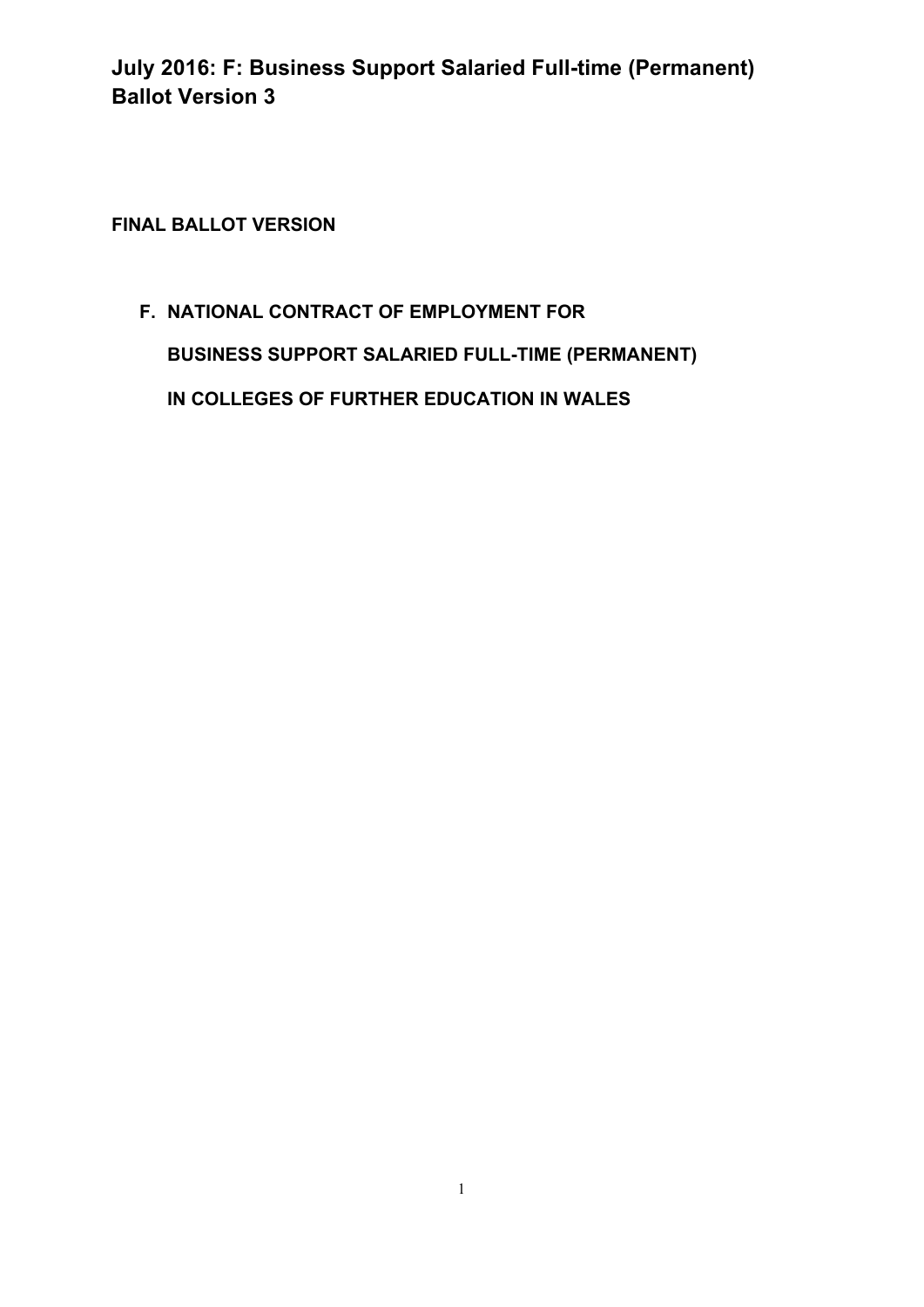**THE EMPLOYER:** [Name and address of Corporation<sup>1</sup>] ("the Corporation")

**THE EMPLOYEE: [**Name and address of Employee**]**

**DATE OF ISSUE**: ………………………………………

## **1. Date of Commencement**

- 1.1 Your permanent employment commenced/shall commence on  $\lceil \cdot \rceil$ .
- 1.2 Your period of continuous employment [will begin/began] on [•].
- 1.3 If you are made redundant your period of service with certain other employers will be aggregated with your service with the Corporation for the purpose of determining your redundancy payment. This is in accordance with the Redundancy Payments (Continuity of Employment in Local Government, Etc) (Modification) Order 1999 as amended from time to time.
- 1.4 Your appointment is made in accordance with the Corporation's recruitment and selection procedures and may be subject to the receipt of a satisfactory enhanced DBS disclosure and two satisfactory professional references.

### **2. Duration**

The Employment shall continue until terminated in accordance with the provisions contained herein.

### **3. Probationary Period**

<u> 1989 - Jan Samuel Barbara, margaret e</u>

The first 6 months of your employment will be a probationary period, during which your suitability for the position to which you have been appointed will be assessed. The Corporation reserves the right to extend your probationary period if, in its opinion, circumstances so require. During your probationary period, or at the end of it, your employment may be terminated either by you or by the Corporation on giving one month's written notice. You will be deemed to have passed your probationary period unless you are notified otherwise in writing.

 $<sup>1</sup>$  Not all colleges have Corporations. In this document the term 'Corporation' includes governing</sup> bodies or other supervisory boards.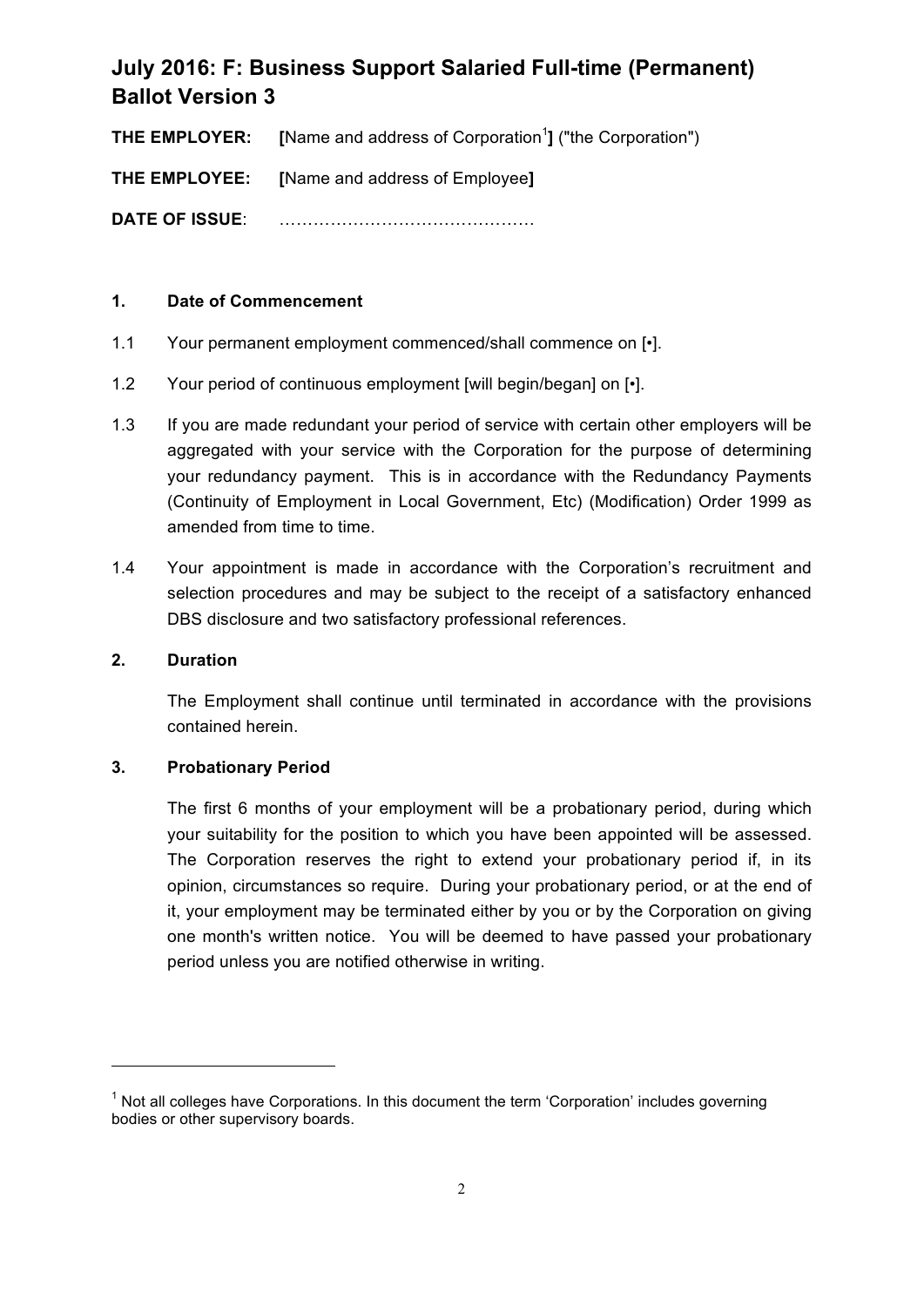# **4. Duties**

- 4.1 You will be employed as [job title] and your duties are those as specified within your Job Description together with any lawful and reasonable instruction given to you.
- 4.2 You may be required in pursuance of your duties to perform services not only for the Corporation but also for any Subsidiary which the Corporation has or may acquire in the future.
- 4.3 You are expected to work flexibly and efficiently, to maintain the highest professional standards and to promote and implement the policies of the Corporation consistent with the role.
- 4.4 You will be expected to comply with any policies and procedures commensurate with your role which the Corporation may from time to time issue to ensure the efficient operation of its business and the welfare and interests of its students and employees.

# **5. Remuneration**

- 5.1 Your salary will be IINSERT  $E \cdot 1$  per annum, in accordance with the pay scale pertinent to your role with your initial appointment on [INSERT GRADE]. Your salary is payable monthly in arrears by direct credit transfer.
- 5.2 Your salary progression will be determined by the Corporation, in accordance with the salary scale pertinent to your role.
- 5.3 If you agree to work in excess of 37 hours in one week and those hours are not subject to a flexi-time arrangement, or an agreed working pattern, then you will be entitled to, either an overtime payment at the relevant rate, or time off in lieu taken at a mutually agreed time, calculated in accordance with Corporation policy.

### **6. Place of Work**

- 6.1 Your primary place of work will be the Corporation's premises at [INSERT •]. [Your duties will also require you to work at [INSERT list the locations].
- 6.2 In the event that there is an organisational need to change your primary place of work on an indefinite basis, this will be subject to consultation and agreement with you.

### **7. Mobility**

7.1 There may also be a business need to travel and work on a temporary basis at any premises which the Corporation currently has or may subsequently acquire or at any premises at which it may from time to time provide services. This would be subject to discussion and agreement giving due regard to the following considerations: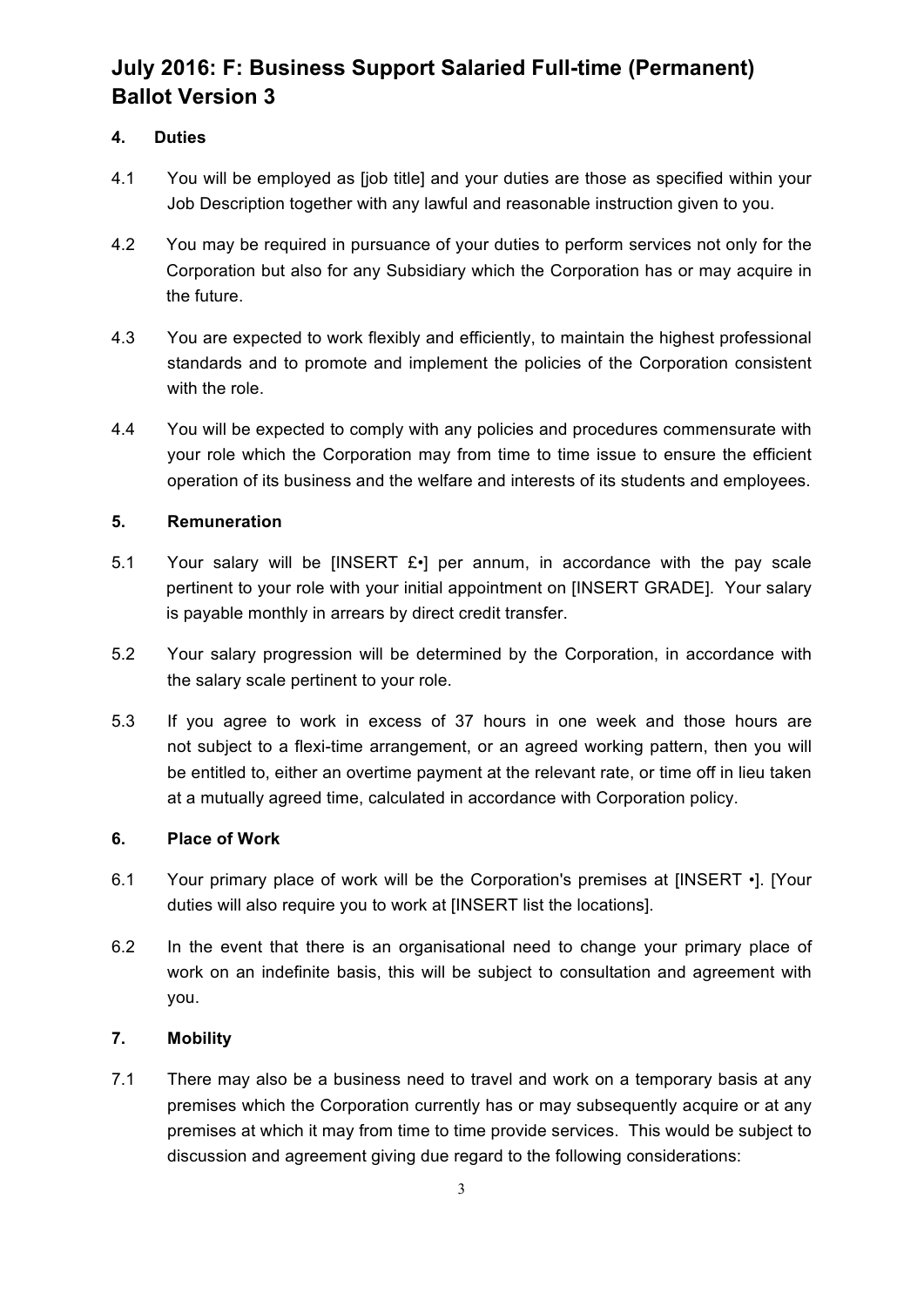- The location and arrangements for travel and subsistence;
- The length of the working day with increased travel time;
- The hours of work;
- The timescale and duration of the proposed arrangements;
- The employee's personal and family circumstances.
- 7.2 From time to time you may be required to travel and work on a temporary basis at locations outside the UK and for a period of no more than 4 weeks subject to the arrangements set out in Clause 7.1.

# **8. Appraisal and Continuing Professional Development**

- 8.1 You are required to participate in the staff appraisal scheme approved by the Corporation;
- 8.2 You are required to participate in reasonable arrangements for your further training and development.
- 8.3 Full details of the Corporation's policy in relation to Continuing Professional Development can be found at [INSERT link].

### **9. Requirement for a Relevant Qualification**

The Corporation will review with you, either prior to commencement of employment or shortly thereafter, the qualifications required for the post and will provide such assistance as it deems reasonable to enable you, if required, to secure requisite qualifications. In the event that you fail to secure the requisite qualifications within the period specified, the Corporation may have no alternative but to terminate your employment and to this end the Corporation reserves the right notwithstanding any other provisions of this contract, to terminate your employment by giving notice in accordance with Clause 35.1.

### **10. Working Hours**

- 10.1 You will be expected to work such hours as are reasonably necessary for the proper performance of your duties and responsibilities, with a normal working week of 37 hours. The normal working week is Monday to Friday, and in some cases Saturday and/or Sunday by agreement.
- 10.2 Your normal pattern of work is set out in your letter of appointment. Any changes to your normal working pattern will be by agreement between you and your line manager.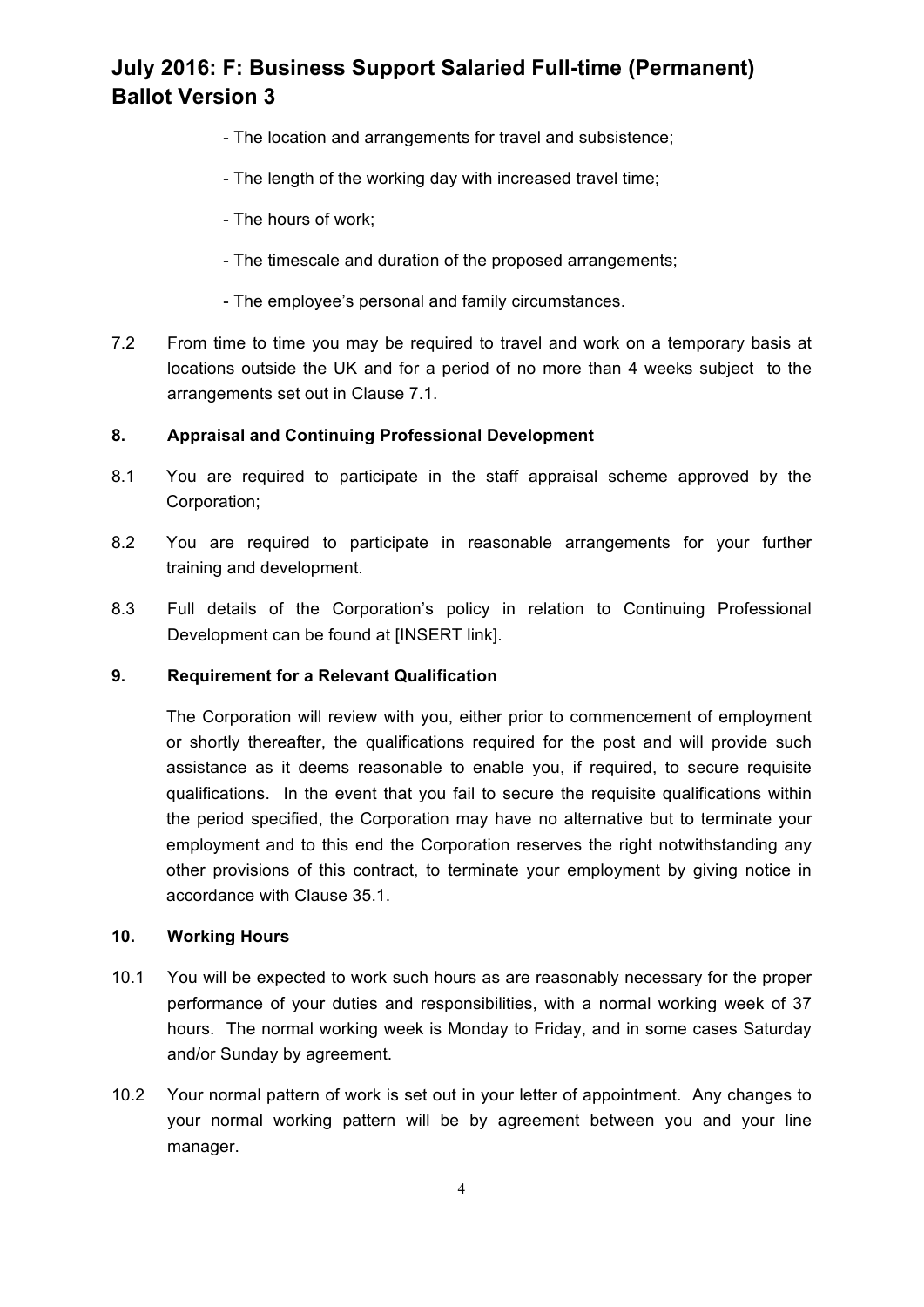- 10.3 You may sometimes be requested to work on a Bank or Public Holiday, in which case you will be given time off in lieu, should you agree to this, or payment at an enhanced rate in accordance with the Corporation's policy.
- 10.4 Where you agree to work additional hours, the terms set out in Clause 5.3 will apply.

## **11. Holidays**

- 11.1 You are entitled to 28 days paid annual leave in each holiday year (being the period from 1st September to 31st August), rising to 32 days after five full holiday years of continuous service, and 8 Bank and Public Holidays normally observed in Wales. Your annual leave will accrue on the basis of  $1/12<sup>th</sup>$  of your annual entitlement for each month of completed service.
- 11.2 The Corporation reserves the right to schedule a number of closure days in the Annual Calendar, in the interest of efficiency. Where the total number of such days do not exceed 5 per annum, you will not be required to use your annual leave entitlement. Where the Corporation schedules more than 5 such days per annum, days in excess of 5 must be taken as part of your annual leave.
- 11.3 The timing of all holidays is subject to the agreement of your line manager. You are required to submit an outline schedule of any significant holidays, where possible before 31st October in any holiday year.
- 11.4 If, on the termination of your employment, you have exceeded your accrued holiday entitlement including Bank and Public holidays up to the date of termination, the Corporation will be entitled to deduct the excess from your final salary payment calculated at a rate of  $1/260<sup>th</sup>$  of your salary for each of the excess days. If you have any unused holiday entitlement, the Corporation will require you to take it during your notice period unless it agrees to pay you the appropriate sum in lieu.
- 11.5 If the Corporation terminates your employment, by reason of gross misconduct in accordance with Clause 35.3, any payment due for outstanding holiday entitlement shall be limited to your statutory entitlement under the Working Time Regulations 1998. Any paid holidays (including Bank and Public holidays) taken shall be deemed first to have been taken in satisfaction of that statutory entitlement.
- 11.6 If either party has served notice to terminate the appointment, the Corporation may require you to take any outstanding holiday entitlement during the notice period. Any outstanding holiday entitlement shall be deemed to be taken during any period of garden leave under Clause 35.4
- 11.7 Holiday entitlement for one holiday year cannot be taken in subsequent holiday years unless otherwise agreed by the Principal. In some exceptional cases up to 5 days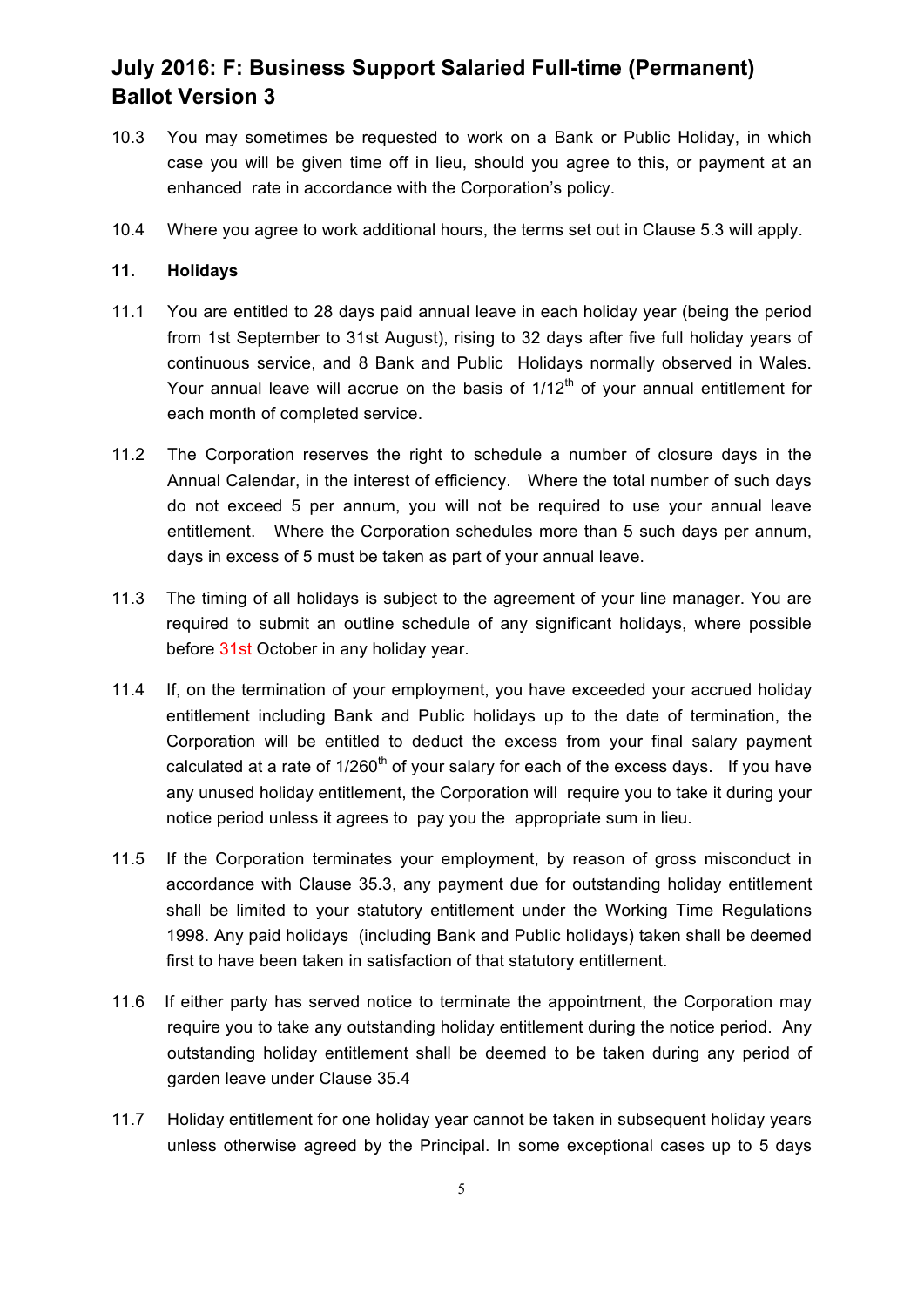may be rolled forward, but only with the agreement of the Principal. Failure to take holiday entitlement in the appropriate holiday year will lead to forfeiture of any accrued holiday without any right to payment in lieu thereof*.* 

11.8 If you are not able to take holiday entitlement due to sickness, accrual of holiday entitlement will be restricted to 28 days pursuant to the statutory requirements of the Working Time Regulations 1998 which will be paid in lieu (on termination of employment only) or carried over by agreement with Corporation's Human Resources on receipt of confirmation from your G.P.

#### **12. Expenses**

Expenses which you incur in the proper performance of your duties will be reimbursed by the Corporation providing that they have been approved in advance by your line manager and are matched by signed and approved receipts in accordance with the Corporation's Financial Regulations which can be obtained from [INSERT LOCATION].

#### **13. Pension**

You will automatically become a member of the LGPS unless you choose otherwise. If you elect not to be a part of the scheme you must complete the appropriate opt out form available from the Pensions Department at [insert the relevant contact details]. Should you choose not to join the LGPS, the Corporation is still obliged to comply with the employer duties under Part 1 of the Pensions Act 2008 in respect of you and it will automatically enrol or re-enrol you into a Pension scheme as and when required by law.

### **14. Deductions**

For the purposes of the Employment Rights Act 1996, you hereby authorise the Corporation to deduct from your salary or any other payments due to you any agreed sums due from you to the Corporation, including any overpayments, loans or advances made to you by the Corporation. You will be provided with a deduction schedule accordingly.

#### **15. Sickness**

- 15.1 If you are absent from work due to sickness or injury, you may be eligible to receive sick pay in accordance with the Corporation's Sickness Policy. Further details in respect of sickness may be obtained from [INSERT LOCATION]
- 15.2 The payment of sick pay is subject to your compliance with the Corporation's rules for the notification and verification of sickness absence, which are set out in the Sickness Policy.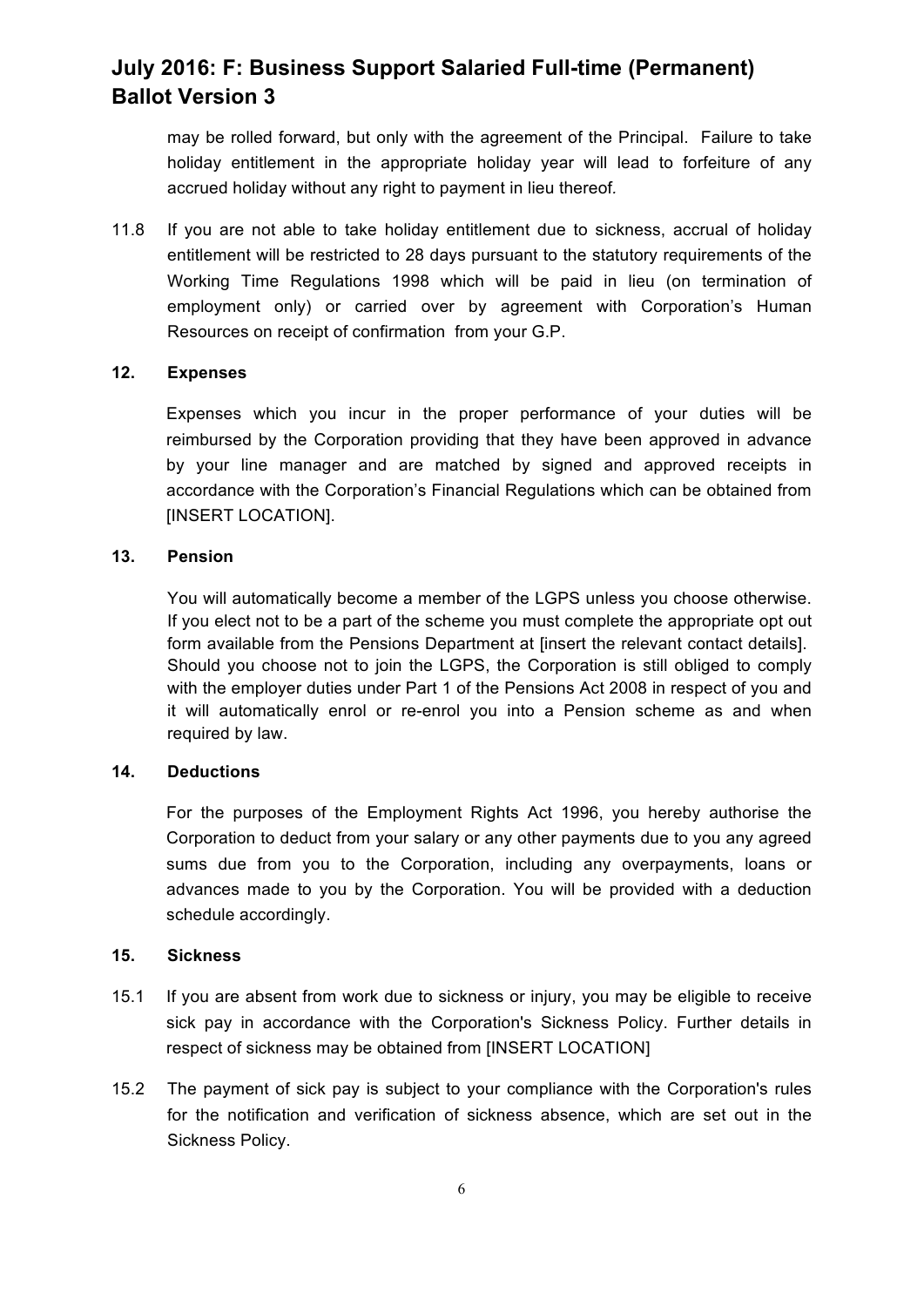- 15.3 The Corporation has the right to require you to attend a medical examination by a doctor or occupational health specialist nominated by the Corporation, in particular but not limited to circumstances where you are absent on long term sickness. The Corporation reserves the right to cease to make payments of sick pay in the event that you repeatedly fail to attend at such an appointment having been requested to do so, without reasonable justification.
- 15.4 If you receive compensation following an injury or accident which occurred outside work for loss of earnings, you will be required to repay to the Corporation compensation paid for such loss of earnings, up to the value of sick pay received less your statutory entitlement.

#### **16. Maternity Leave**

If you become pregnant, you will be eligible to take maternity leave and may qualify for employer and/or statutory maternity pay. Full details of the Corporation's Maternity Policy and the procedures with which you must comply in order to exercise your rights under it are available from [INSERT LOCATION].

#### **17. Paternity Leave**

Where your Spouse/Partner becomes pregnant, you will be eligible to take paternity leave and receive paternity pay. Full details of the Corporation's Paternity Leave Policy and the procedures with which you must comply in order to exercise your rights under it are available from [INSERT LOCATION].

#### **18. Parental Leave**

You will be entitled to take parental leave in accordance with the Maternity and Parental Leave Regulations 1999, as amended, or alternatively in accordance with any policy or procedure on this subject which has been adopted by the Corporation. Further details in respect of parental leave may be obtained from [INSERT LOCATION].

### **19. Adoption Leave**

If you adopt a child, you may be eligible to take adoption leave and receive adoption pay. Full details of the Corporation's Adoption Policy and the procedures with which you must comply in order to exercise your rights under it are available [INSERT LOCATION].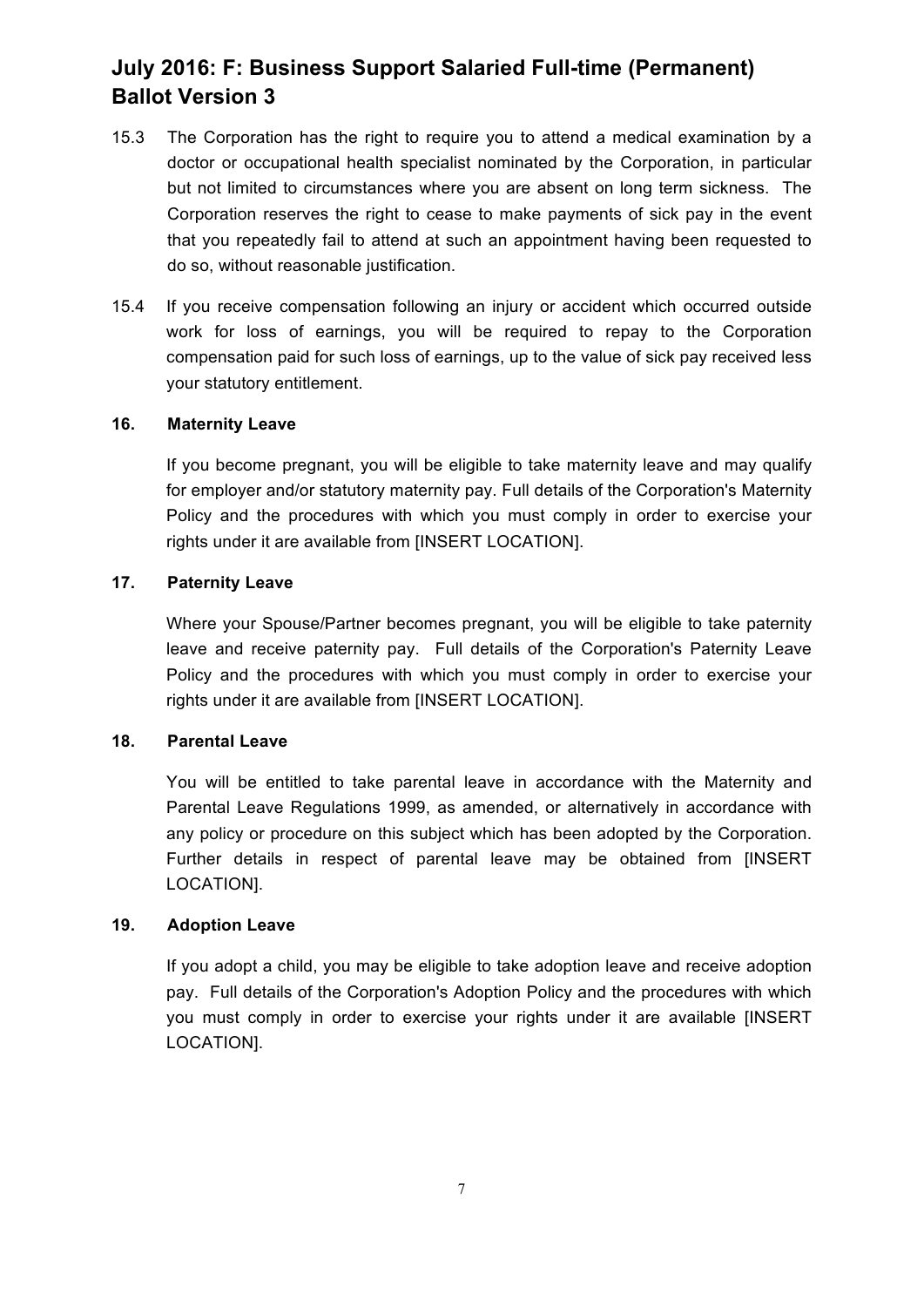## **20. Health and Safety**

The Corporation recognises and accepts its responsibilities as an employer to ensure, so far as is practicable, the health, safety and welfare of all its employees. A copy of the Health and Safety Policy, subject to amendment from time to time, can be obtained from [INSERT LOCATION]. You are responsible for familiarising yourself with the policy and adhering to the health and safety rules in the workplace.

## **21. Exclusivity of Service**

- 21.1 You are required to devote your time, full attention and abilities to your duties during your contracted working hours and to act in the best interests of the Corporation at all times.
- 21.2 Written permission by the Principal or nominee must be given before entering into any agreement to undertake any paid activity or employment on behalf of another organisation or person. This includes any such paid activity or employment that commenced before your employment under this contract.
- 21.3 Where paid leave of absence is granted to undertake activity for another organisation, any payment (expenses exempt) received in respect of that activity must be transferred to the Corporation.

### **22. Confidentiality**

- 22.1 You shall not either during your employment (except in the proper performance of your duties), nor at any time after its termination, use for your own purposes (or for any purposes other than those of the Corporation) or divulge to any person, corporation, company or other organisation whatsoever any confidential information belonging to the Corporation or to any Subsidiary or relating to its or their affairs or dealings which may come to your knowledge during your employment. This restriction shall cease to apply to any information or knowledge which may come into the public domain after the termination of your employment, other than as a result of unauthorised disclosure by you or by any third party. The Trade Union and Labour Relations (Consolidation) Act 1992 (TULR(C)A 1992) requires employers to disclose information for the purposes of collective bargaining to accredited representatives of recognised trade unions. This restriction shall not apply to any use or disclosure authorised by the Corporation or required by law or in furtherance of a legitimate trade union activity.
- 22.2 Confidential information shall include (but shall not be limited to) the following:
	- (a) Information concerning the services offered or provided by the Corporation or any Subsidiary including the names of any persons, companies or other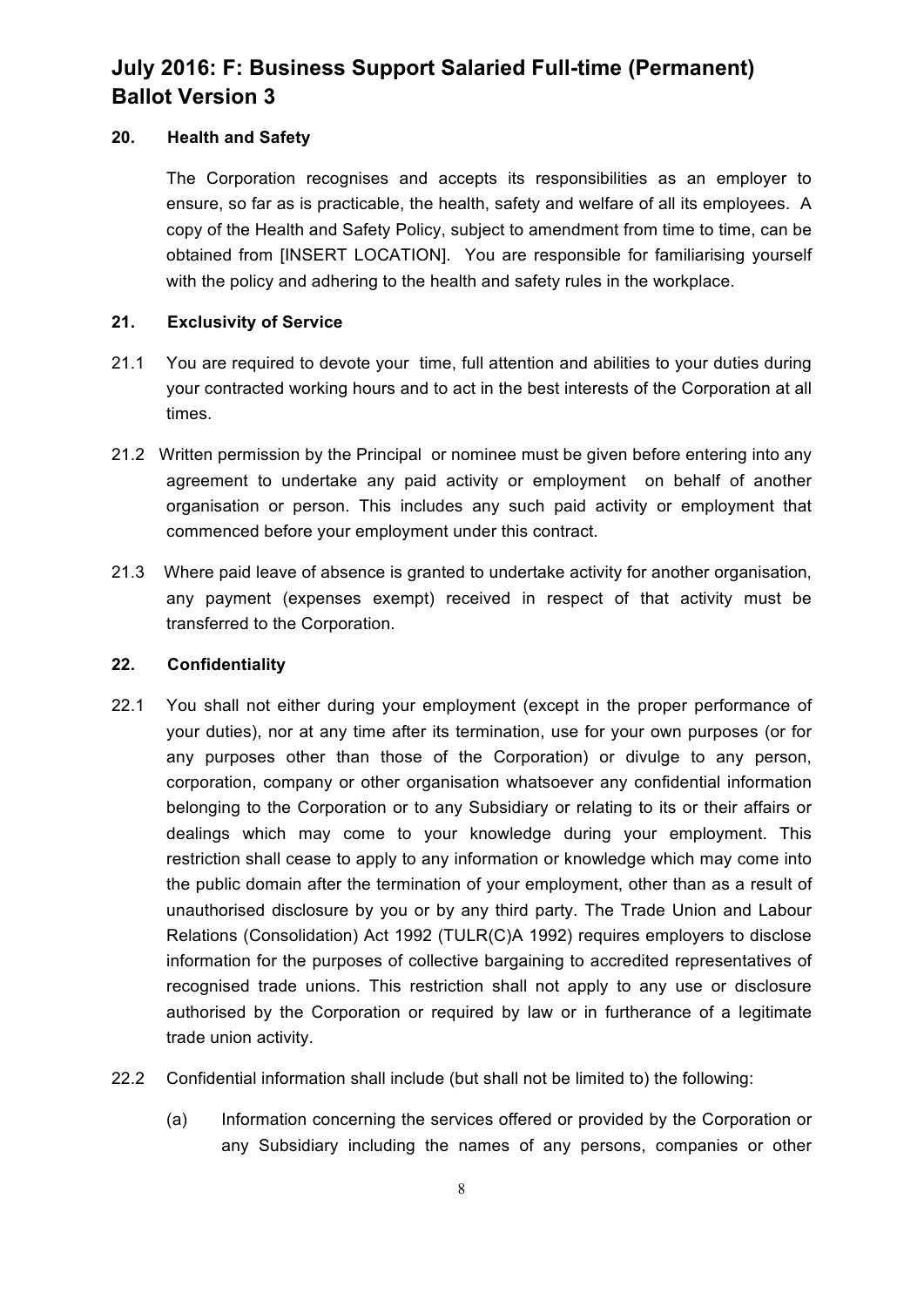organisations to whom such services are provided, their requirements and the terms upon which services are provided to them (save that such information shall not be regarded as confidential once it has been published in any prospectus or other document which is available to members of the public).

- (b) The Corporation's marketing strategies and business plans or those of any Subsidiary and the marketing strategies and business plans of other Corporations or governing bodies involved in collaborative partnerships if appropriate.
- (c) Any information relating to a proposed reorganisation, expansion or contraction of the Corporation's activities (or those of any Subsidiary) including any such proposal which also involves the activities of any other corporation or organisation.
- (d) Financial information relating to the Corporation or any Subsidiary (save to the extent that such information is included in published audited accounts).
- (e) Details of:
	- (i) Employees of the Corporation or any Subsidiary, the remuneration and other benefits paid to them and their experience, skills and aptitudes and/or
	- (ii) Any arrangements for the supply of personnel to the Corporation or any Subsidiary by a third party provider.
- (f) Any information which you have been told is confidential or which you might reasonably expect to be confidential.
- (g) Any information which has been given to the Corporation or any Subsidiary in confidence by students or other persons, companies or organisations.
- 22.3 Notwithstanding the above, the Corporation affirms that professional staff have freedom within the law to question and test received wisdom relating to academic matters, and to put forward new ideas, and controversial or unpopular opinions about academic matters without placing themselves in jeopardy or losing the jobs and privileges they have at the Corporation.
- 22.4 All records, documents and other papers (together with any copies or extracts thereof) made or acquired by you in the course of your employment shall be the property of the Corporation and must be returned to it upon request on the termination of your employment.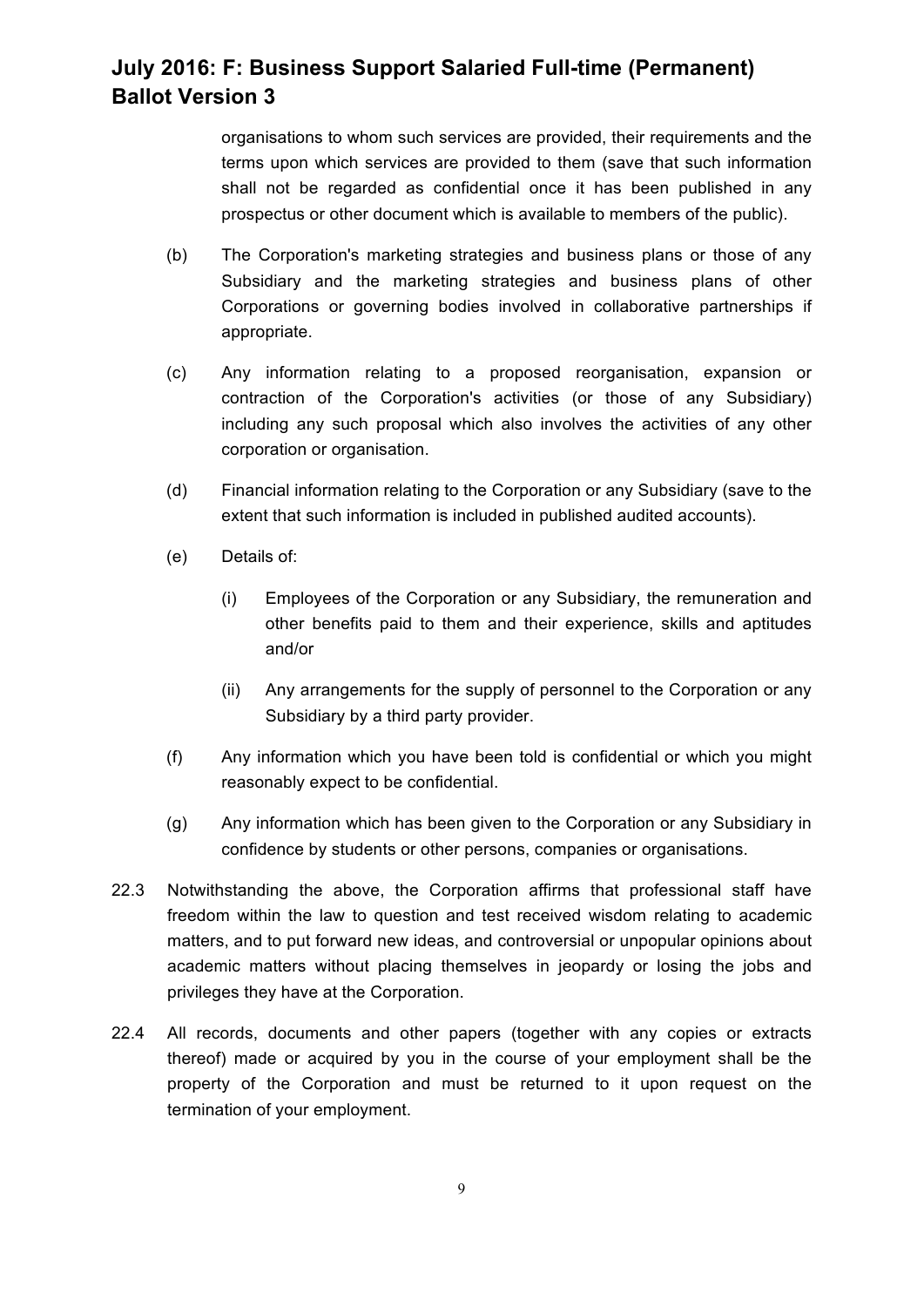- 22.5 Nothing in this contract, and in particular this Clause 22, is intended to prejudice your rights in relation to any protected disclosure under the meaning of Section 43A of the Employment Rights Act 1996 as amended from time to time (Whistleblowing).
- 22.6 Any request received by you under the Freedom of Information Act 2000 will be forwarded to [your Line Manager/HR Department/Information Officer] for consideration. Under no circumstances should you respond to such a request directly.

#### **23. Data Protection**

You agree to abide by the Corporation's Data Protection Policy available at [INSERT LINK] as amended from time to time and the provisions of the Data Protection Act 1998 when handling personal data in the course of employment including personal data relating to any employee, student, client, supplier or agent of the Corporation or any subsidiary.

#### **24. Copyright**

- 24.1 The copyright in all records, documents and course materials produced or made by you in the course of your employment after your appointment to the Corporation, shall belong to the Corporation.
- 24.2 The copyright of any work or design compiled, edited or otherwise brought into existence by you as a scholarly work for the purposes of furthering your professional career shall belong to you. "Scholarly work" includes items such as books, contributions to books, articles and conference papers, and shall be construed in the light of the common understanding of the phrase in further and higher education.

### **25. Grievances**

- 25.1 If you have a grievance relating to your employment, you are entitled to invoke the Corporation's Grievance Procedure which is available from [INSERT LOCATION].
- 25.2 You may from time to time be required to participate in some capacity in an employee grievance.

#### **26. Disciplinary Procedures**

- 26.1 The Corporation expects reasonable standards of performance and conduct from its employees. Details of the Corporation's Procedures can be found at [INSERT LOCATION] together with the Staff Code of Conduct.
- 26.2 You may from time to time be required to participate in some capacity in a disciplinary procedure.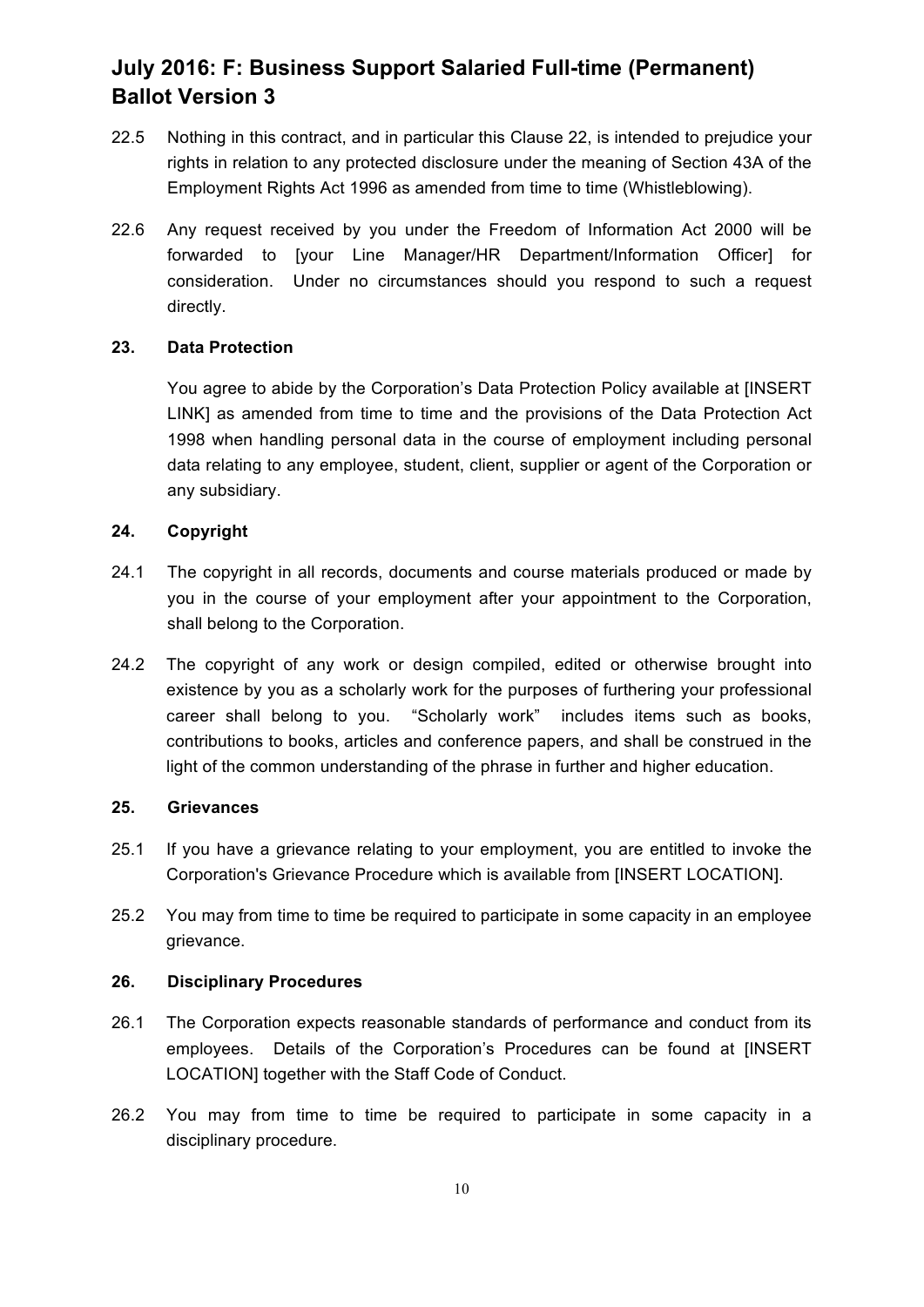### **27. Capability Procedures**

The Corporation has procedures in place designed to assist and encourage all employees to achieve and maintain standards of job performance. The aim is to ensure consistent and fair treatment for all and to assist any employee who is considered to be experiencing difficulties in performing satisfactorily the duties required of the post to which s/he was appointed. Details of the Corporation's Procedures can be found at [INSERT LOCATION].

# **28. Protected Disclosures - Whistleblowing**

If you have concerns regarding activities including but not limited to malpractice, fraud or corruption within the Corporation and /or any of its subsidiaries you should refer to the Corporation's Whistleblowing Policy which can be found at [INSERT LOCATION] to assist you in raising your concerns.

# **29. Safeguarding Children and Adults**

The Corporation has policy and procedures in place which set out the statutory safeguarding responsibilities of Further Education Colleges, as well as good practice recommendations, in relation to children and adults. All employees are required to adhere to the Corporation's Safeguarding Policy and associated procedures and guidance, which may be varied by the Corporation from time to time. Details can be found at [INSERT LOCATION].

### **30. Social Networking**

You should be aware that the internet is provided primarily for business use. The Corporation recognises that many employees use the internet, including social media for personal and business purposes. You should therefore have due regard to the Corporation's Social Media and/or Email Policy and/or Acceptable Usage Policy when using the internet including social media for personal and business purposes.

### **31. Monitoring of Telecommunications**

In accordance with the Corporation's policies, the Corporation has the right to monitor any and all aspects of its telephone and computer systems that are made available to you and to monitor, intercept and/or record any communications made by you, including any type of telephone, e-mail or Internet communications, for any purposes authorised under the Telecommunications (Lawful Business Practice) (Interception of Communications) Regulations 2000 and any amending or supplementary legislative or regulatory requirements.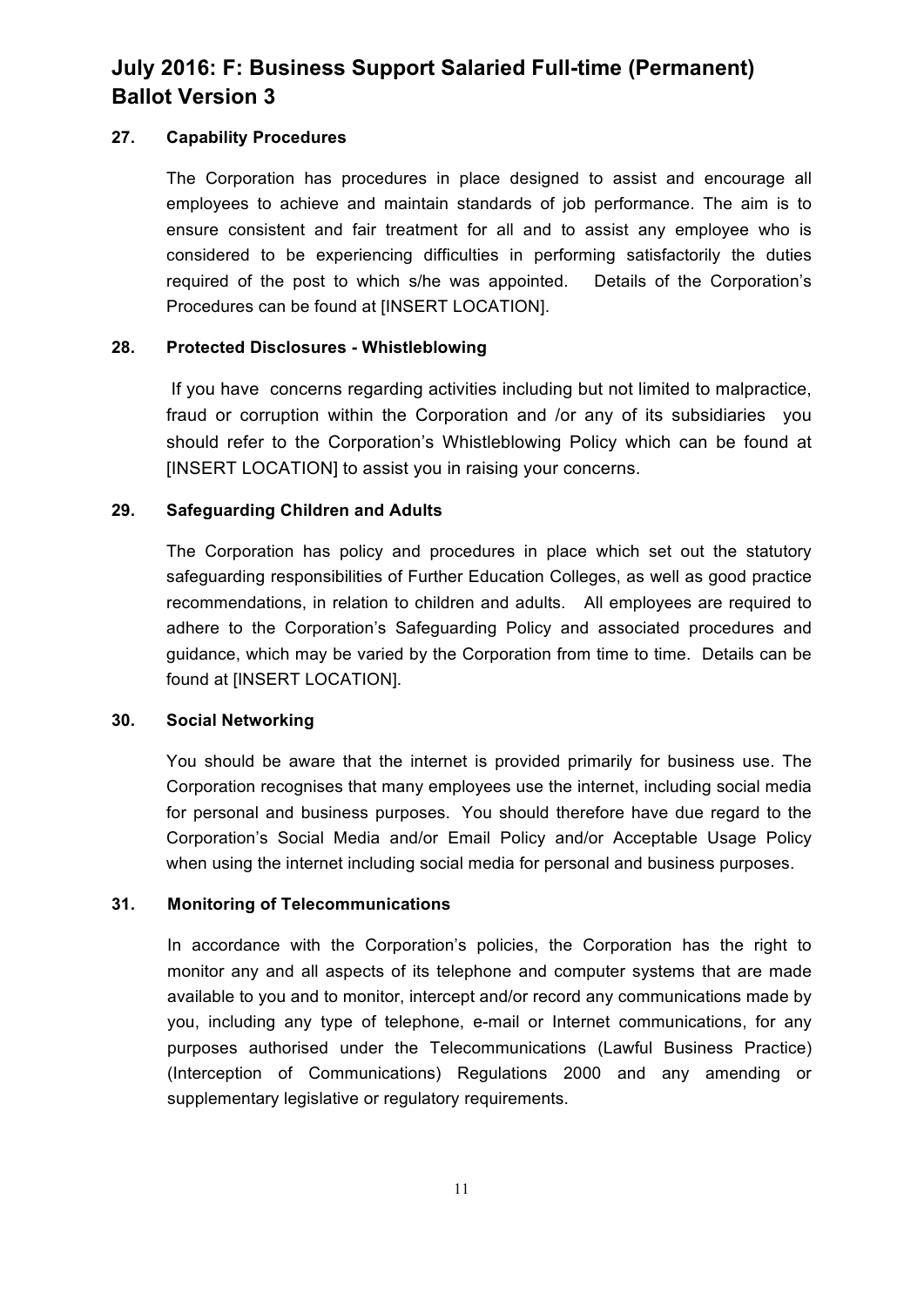# **32. Criminal Acts**

In the event that you are under caution, arrested, charged with, and/or convicted of, a criminal act, you will advise the Corporation's Human Resources Department immediately. Failure to do so may result in disciplinary action.

# **33. Anti-Bribery and Corruption**

- 33.1 Every employee and individual acting on the Corporation's behalf is responsible for maintaining the Corporation's reputation and for conducting their duties honestly and professionally. In accordance with this, you are required to adhere to the Corporation's Anti-Bribery Policy. Details can be found at [INSERT LOCATION].
- 33.2 You agree that you will report any suspicious conduct that may amount to a bribe being offered, promised, given, requested or accepted (either involving you or another employee or person acting for, or on behalf of, the Corporation) immediately to the relevant individuals within the Corporation in accordance with the Anti-Bribery Policy.

# **34. Trade Union Membership**

- 34.1 You have the right to belong to a trade union of your choice. The following trade union[s] are currently recognised by the Corporation for Staff: [ENTER TU DETAILS AND RELEVANT BARGAINING GROUP ].
- 34.2 The Corporation will provide information to the recognised trade unions to allow them to organise within the college. Your details will be provided unless you notify us, in writing, that you do not wish your name to be provided.

# **35. Termination of Employment**

- 35.1 After the successful completion of any probationary period, the Corporation may terminate your employment by giving you in writing whichever is the greater of:
	- (a) 1 month's notice
	- (b) one week's notice for each year of service, up to a maximum of 12 weeks' notice.
- 35.2 You may terminate your employment at any time by giving the Corporation 1 months' notice in writing
- 35.3 The Corporation may terminate your employment without notice or without compensation in lieu of notice if you are found guilty of gross misconduct.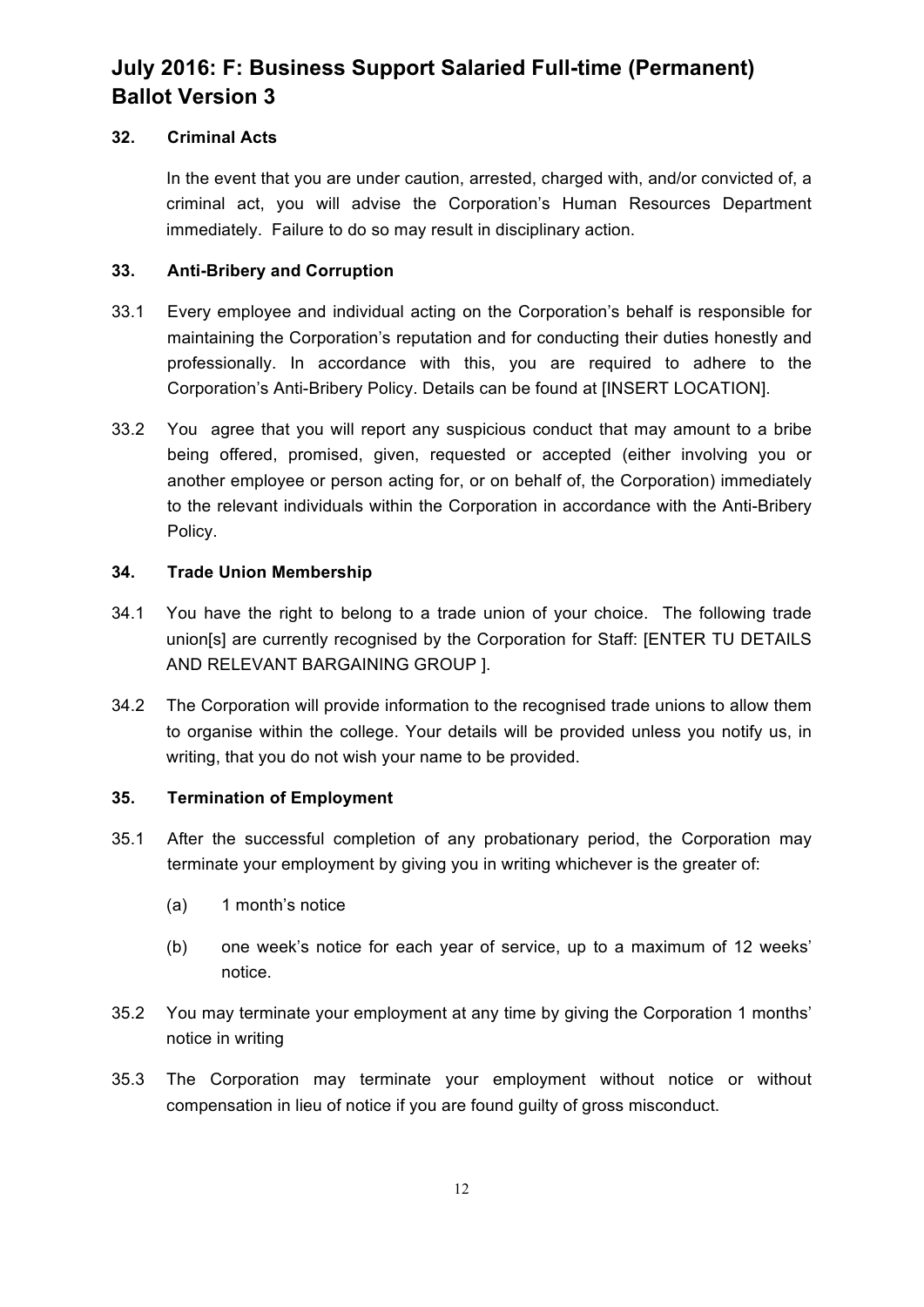35.4 During any period of notice of termination (whether given by you or the Corporation), the Corporation shall be under no obligation to assign any duties to you and shall be entitled to exclude you from its premises ("garden leave"), although this will not affect your right to receive your normal salary and other contractual benefits. If you are required to take '"garden leave" during the notice period, Clause 21 shall continue to apply.

#### **36. Return of Corporation Property**

- 36.1 Upon the termination of your employment (for whatever reason) you hereby agree to return to the Corporation all [documents, student work, IT equipment, books, office equipment, keys, security passes, credit cards, college car *– delete/amend as appropriate*] and any other property belonging to the Corporation. This includes all documents and information whether stored electronically or as hard copy.
- 36.2 All Corporation property must be returned no later than your last date of employment with the Corporation. You are also required to return to the Corporation any college property that may come into your possession after your employment ends.
- 36.3 It is your responsibility to return Corporation property. With reference to Clause 14 (Deductions), you hereby agree that any failure to return such property will entitle the Corporation to withhold the whole or any part of any wages due to you from the Corporation up to the second hand replacement cost of the non-returned property'. The Corporation reserves the right to issue legal proceedings against you in the event that it is unable to recover, by way of a withholding of salary a sum representing up to the second hand replacement cost of the property which is unreturned.

#### **37. Collective Agreements**

National collective agreements which are currently in existence (as set out in Appendix 1) are expressly incorporated into this contract. These agreements may be varied from time to time following negotiations with the recognised trade unions through the Wales Negotiations Committee Further Education (WNCFE).

#### **38. Prior and Subsequent Agreements**

- 38.1 This Contract of Employment and Collective Agreements listed in Appendix 1 are in substitution for any previous letters of appointment or contracts of employment.
- 38.2 Any changes in the terms and conditions of employment applicable to staff appointed by the Corporation on the terms and conditions set out herein, which may be agreed after the date of this Contract between the Corporation and any trade unions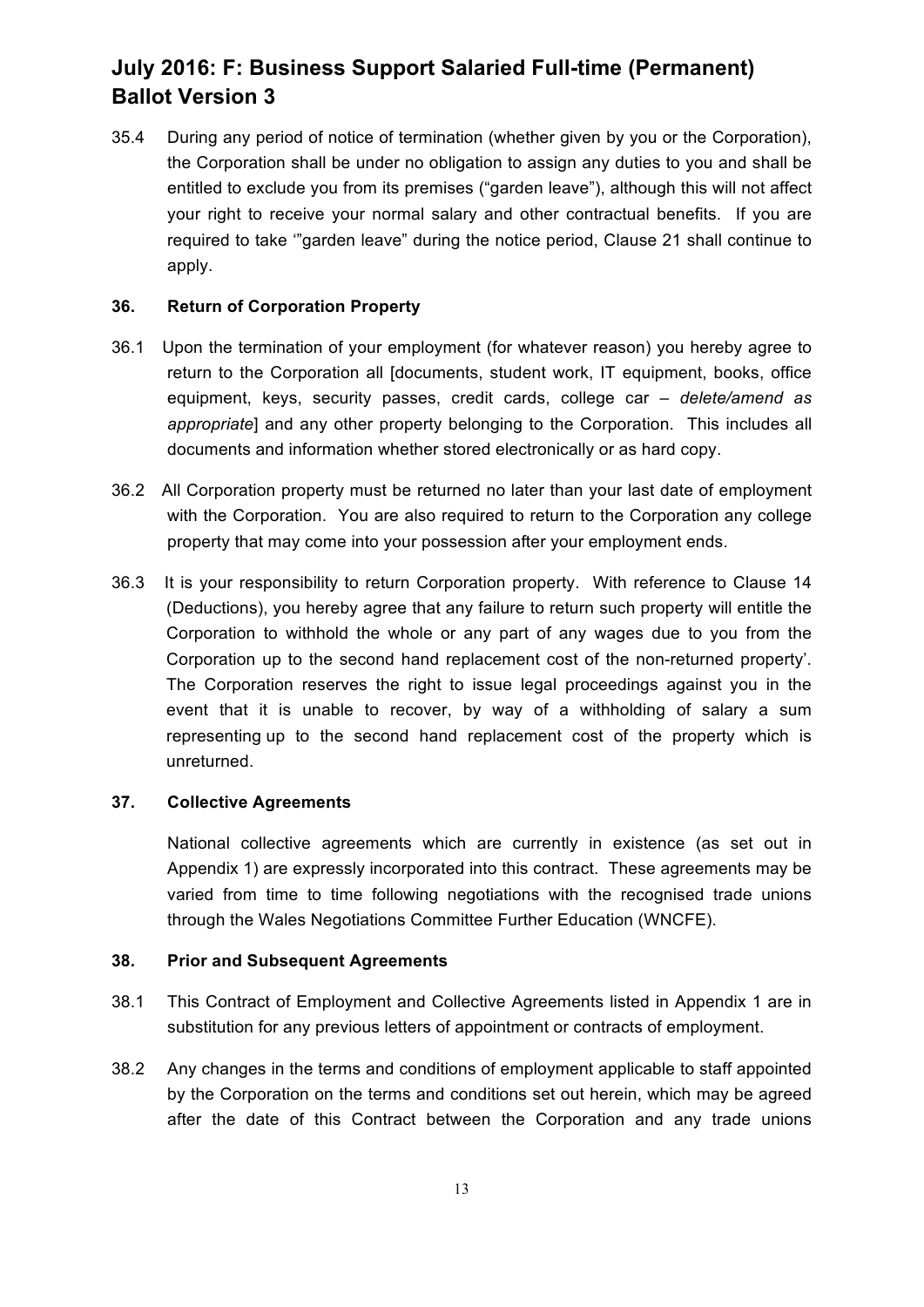recognised by the Corporation in respect of such staff, shall be incorporated automatically into your Contract of Employment.

38.3 Any future national collective agreements reached after the date of this contract through the WNCFE will be expressly incorporated into this contract in accordance with the procedures set out in the National Recognition Agreement.

#### **39. Interpretation**

In this contract "Subsidiary" means any company, association, society or other entity directly or indirectly controlled by the College, for which purpose 'control' means either ownership of more than 50% of the voting share capital (or equivalent right of ownership) of such company, association, society or other entity or power to direct its policies and management whether by contract, statute or otherwise.

#### **40. Applicable Law**

English and Welsh law shall apply to this Contract and the parties to this Contract submit to the jurisdiction of the courts of England and Wales.

### **41. Reporting cases of misconduct or professional incompetence**

- 41.1 It is a statutory requirement for the Corporation to refer information to the Disclosure and Barring Service when an employee has been removed from regulated activity because the Corporation believes s/he has engaged in relevant conduct, or posed a risk of harm to children or vulnerable adults, or when an employee leaves their post in circumstances where they would or might otherwise have been removed because they harmed, or posed a risk of harm to a child or vulnerable adult.
- 41.2 In accordance with the Education (Supply of Information) (Wales) Regulations 2009 the Corporation will report to the General Teaching Council for Wales (or any successor body formed to monitor professional standards within the FE Sector), cases of misconduct, professional incompetence or conviction of a relevant offence of a registered teacher or member of staff, which results in the Corporation ceasing to engage the services of that person.

### **42. Education Workforce Council (EWC)**

You are required to be registered by the EWC. You are therefore subject to the rules and regulations of this body.

#### **43. Post Termination Restrictions**

Either :

There are no Post Termination Restrictions for this post.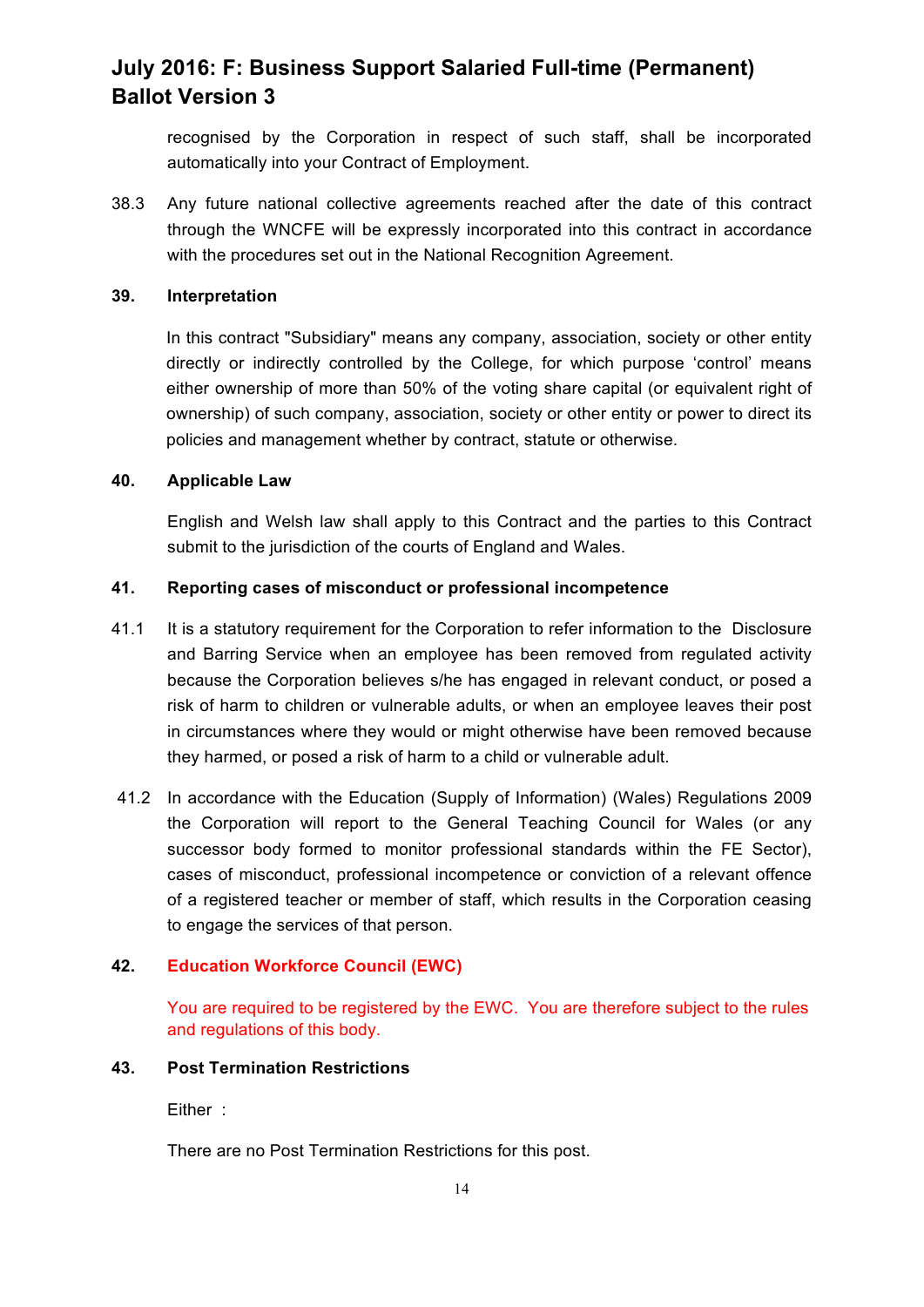OR

The Post Termination Restrictions are set out in Appendix 2.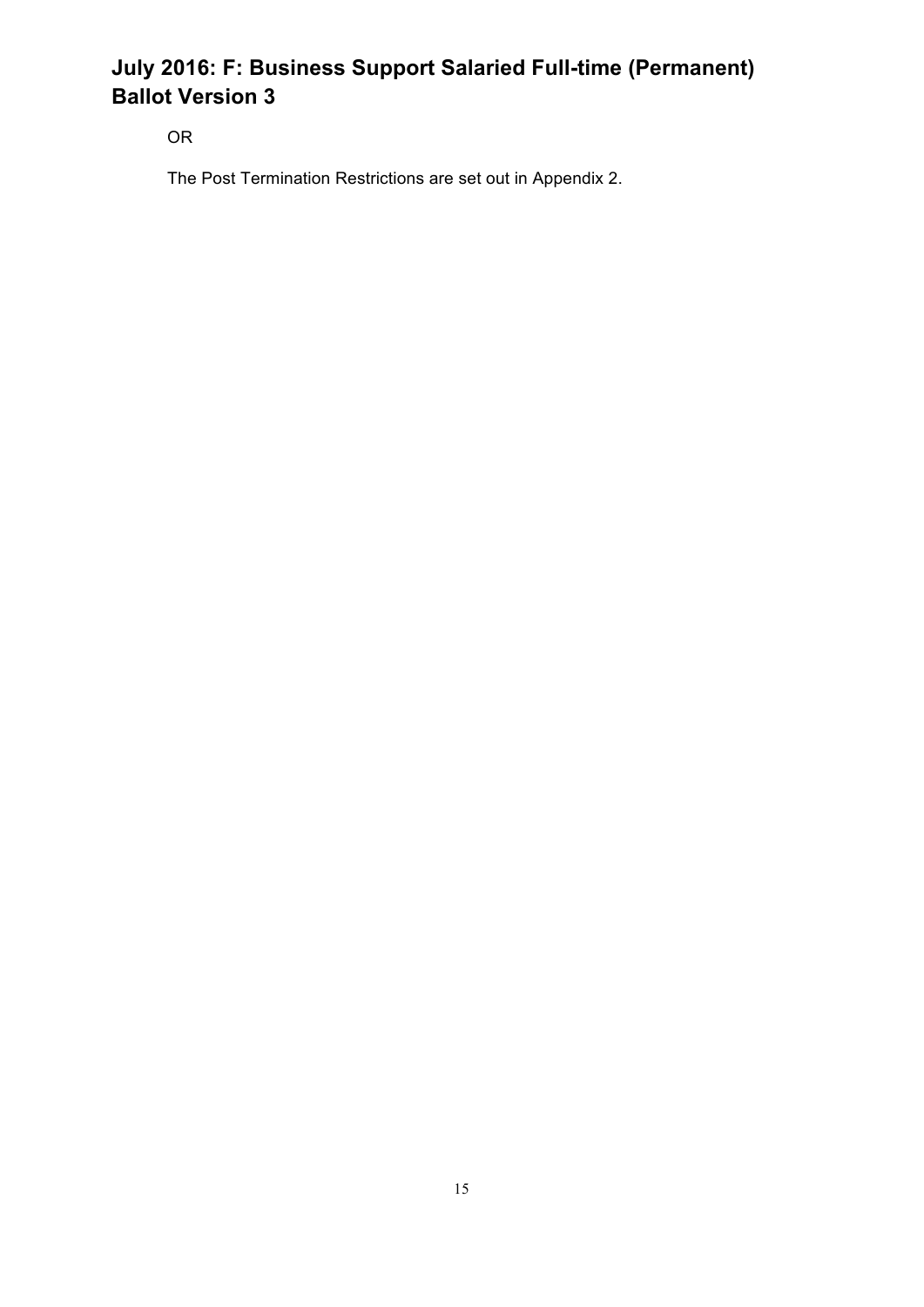# **Declaration**

I hereby confirm my agreement to the terms and conditions set out above.

Signed : ............................................................. Date ………………………..

(Name of Employee)

Signed : ...........................................................… Date …………………………..

(For and on behalf of the Corporation)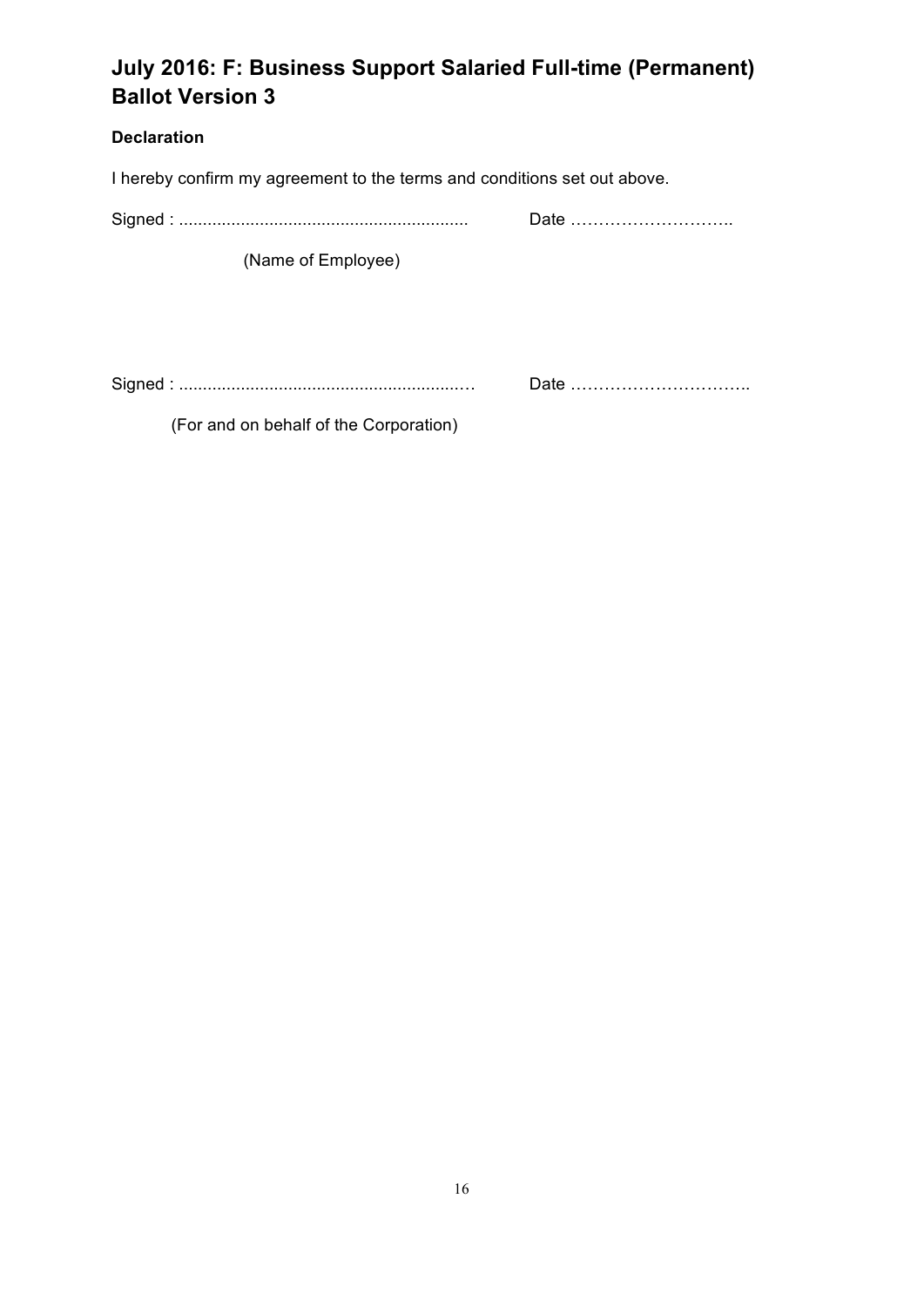# **Appendix 1 – Collective Agreements**

1. Agreement on the Employment of Instructor / Demonstrator Staff in FE Colleges and Institutions in Wales (2005)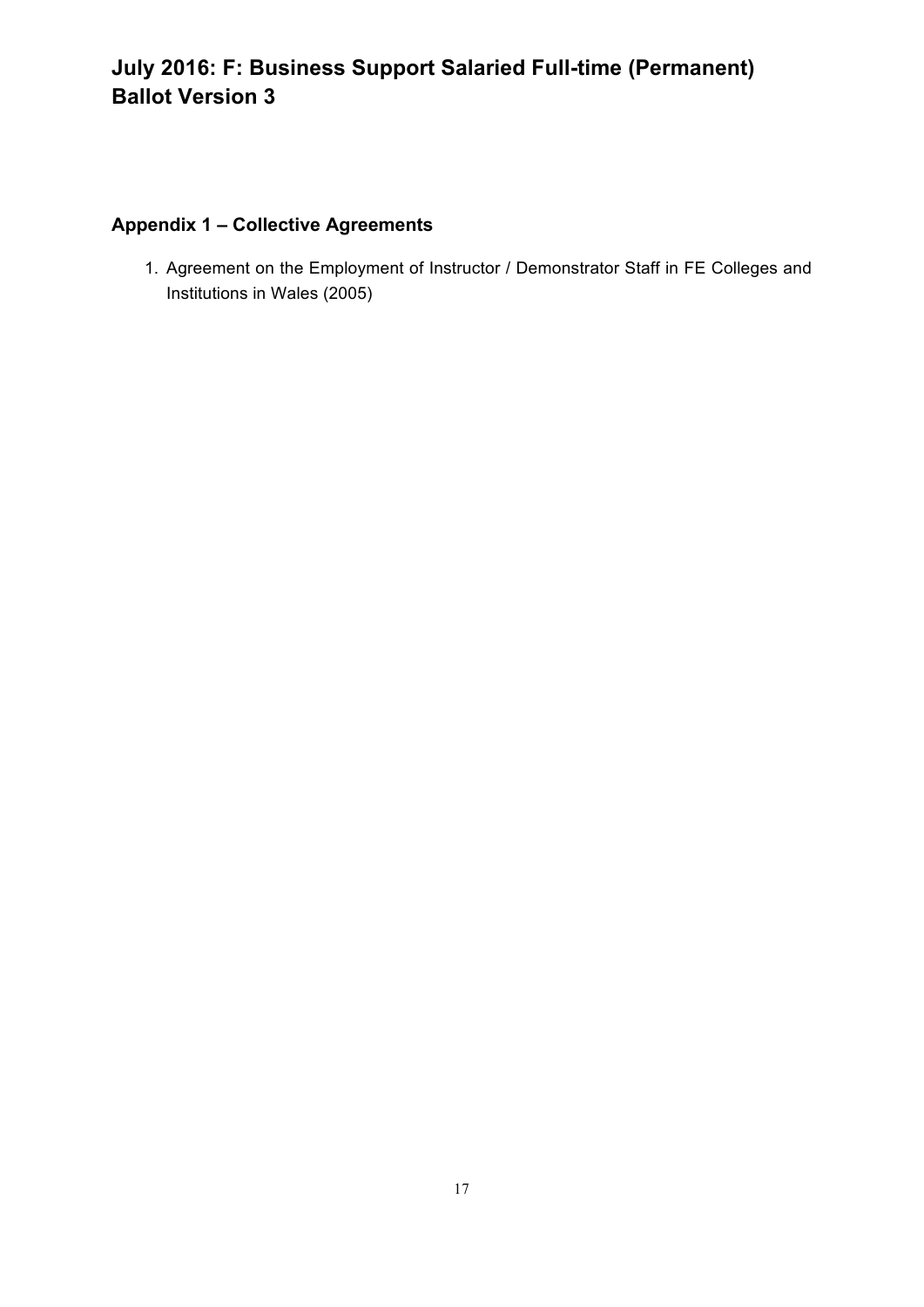# **Appendix 2**

# **1 Post-termination Restrictions**

- 1.1 For the purposes of Clause 1.2 below, the following words shall have the following meanings:
	- (a) "Client" shall mean any person, corporation, company or other organisation to whom or which the Corporation supplied services during the twelve months preceding the Termination Date and with whom or which, during such period, you had personal dealings in the course of your employment but shall exclude any such person who was enrolled as a student on a publicly funded course with the Corporation and any such organisation which distributes public funds for education and training purposes;
	- (b) "Restricted Services" shall mean any services which are the same as or similar to any services supplied by the Corporation with which your duties were concerned or for which you were responsible during the twelve months immediately preceding the Termination Date;
	- (c) "Termination Date" shall mean the date of termination of your employment.
- 1.2 You hereby undertake that you will not during a period of twelve months immediately following the Termination Date without the prior written consent of the Corporation whether by yourself, through your employees or agents or otherwise howsoever and whether on your own behalf or on behalf of any other person, corporation, company or other organisation, directly or indirectly:
	- (a) solicit business from or canvass any Client if such solicitation or canvassing is in respect of Restricted Services;
	- (b) supply Restricted Services to any Client;
	- (c) solicit or induce or endeavour to solicit or induce any person who is on the Termination Date employed by the Corporation in a managerial capacity or as a member of its academic staff to cease working for or providing services to the Corporation, whether or not any such person would thereby commit a breach of contract;
	- (d) employ or otherwise engage in the supply of Restricted Services to any Client any person who is on the Termination Date, or was during the twelve months preceding the Termination Date, employed by the Corporation in a managerial capacity or as a member of its academic staff.